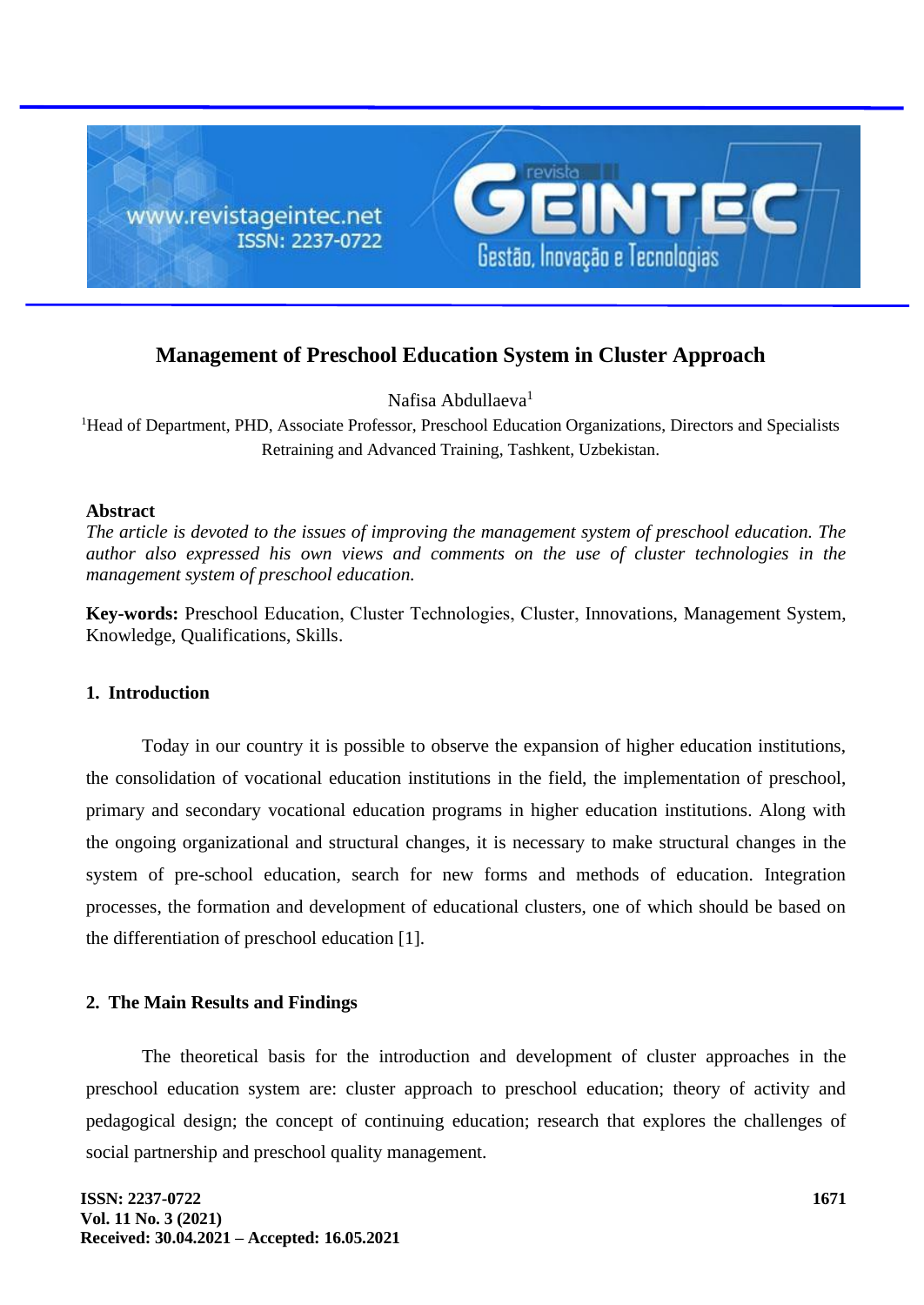A cluster (English Sluster - set) is a collection of elements of the same type, which can be considered as an independent combination, with certain features [2]. The cluster is a symbol of the desire to build a "common home" for the training of specialists who can make our economy competitive. The task of the cluster is to systematically organize the actions of preschool education organizations entering the field.

A cluster is a group of interconnected companies and their affiliates that operate in a specific area and are characterized by a common line of business and complement each other [3]. Over the past few years, the general meaning of the term "cluster" has been defined as follows: a cluster is a concentration of enterprises, closely related industries in terms of affiliation and geographical location, which contributes to increased competition. On the other hand, today a "cluster" also means a group of interconnected enterprises and their affiliated organizations that operate in a particular area and have a common direction of activity and complement each other geographically. This approach allows the differentiation of different types of clusters, including the education cluster. At the same time, there are different interpretations of the concept of "education cluster" in the literature.

An education cluster is a set of interconnected vocational education institutions that are united by sectoral affiliations and have established partnerships with enterprises in the sector [4]. An education cluster is a system of education, peer learning, and independent learning that is attached to a science-technology-business chain, based primarily on horizontal communication within the chain [5]. The education cluster is a set of social institutions associated with the relationship of sharing the technology of production of the product, shown horizontally, on the cultivation of "ordinary man" in the vertical of the relationship. An education cluster is a set of vocational education institutions united through sectoral affiliations and partnerships with industry organizations.

The following may be a model for implementing a preschool education cluster:

- 1. Educational cluster based on the territorial location of preschool, primary, secondary, higher education institutions and enterprises.
- 2. University complex (including educational and research institutes, colleges, additional education, postgraduate education, general education departments).

Stages of implementation of the preschool cluster model:

1. 1.Organization of monitoring of employers' opinions on the availability of necessary professional and personal qualities in graduates of preschool education, schools, educational institutions, colleges. timely adjustment of social partnership and identification of promising areas of development, which will improve the quality of training of specialists in the field and meet the needs of customers in the labor market.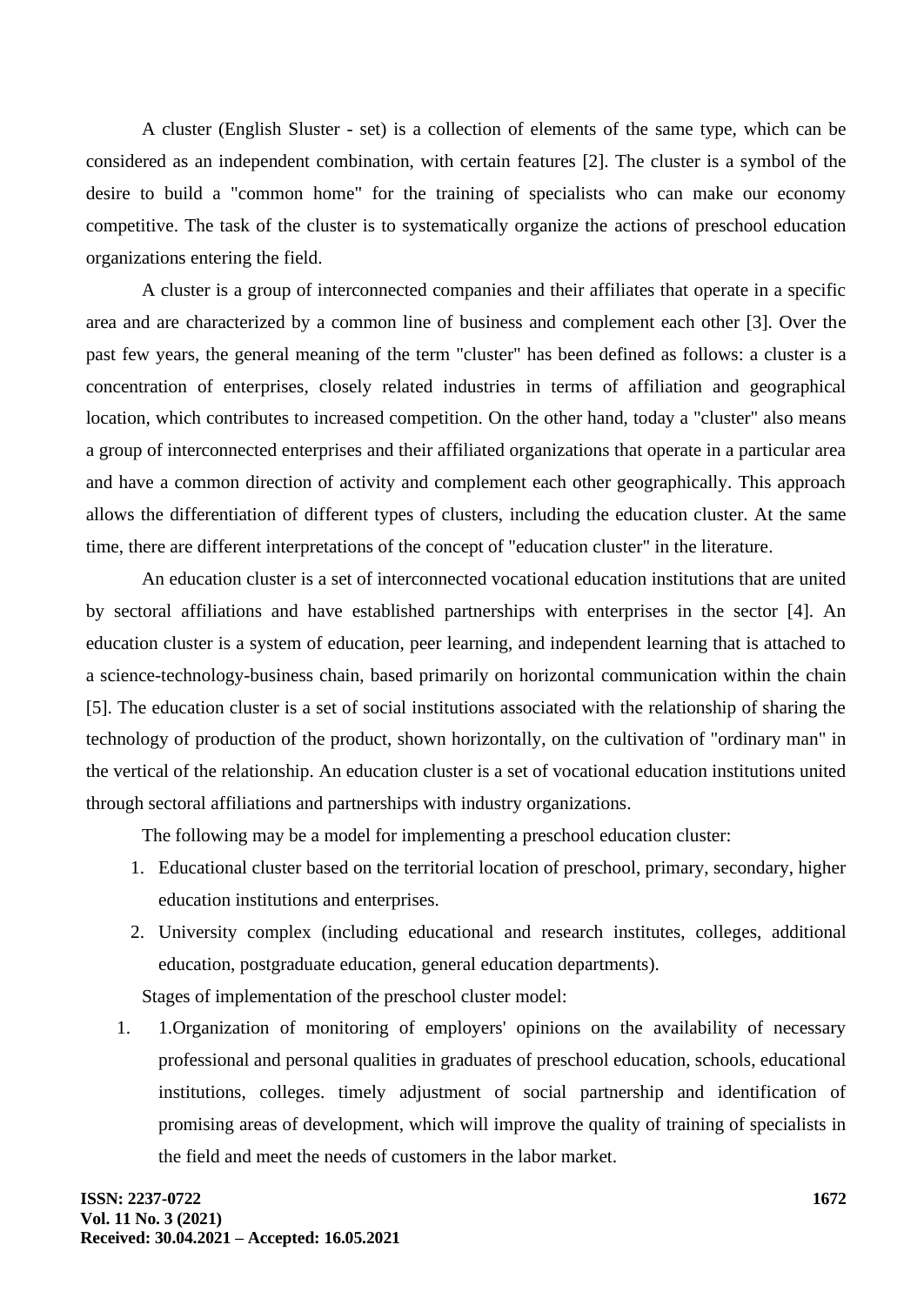- 2. Formation of preschool education in accordance with the requirements of the international quality management system, which allows to quickly and effectively develop systemic adjustments to improve the system of social partnership, based on the following: access to information on the labor market; ; to fill it by taking into account the requirements of employers to the content of professional training of specialists; effective organization of higher education student practice; assessment of the level of training of experts by impartial experts, etc.
- 3. The organization of internships for students in the field of preschool education on the basis of a combination of theoretical knowledge and innovative technologies, which in turn helps to increase motivation for the chosen profession, supplement and update the content of practical and curricula, increase the employment rate of graduates in their field.
- 4. Cluster approach in the system of preschool education the organization of scientific and methodological seminars on the basis of the demand for professional knowledge and skills of graduates of permanent, customer educational institutions, technical schools and universities.
- 5. Development of additional vocational education, including the training of specialists in the field, the organization of advanced training and vocational training courses, the implementation of quality internships for students.
- 6. Conducting joint events and conferences, working meetings, excursions that affect the development of the environment of cooperation.

All participating subjects in the preschool education cluster manage a multi-level system of specialist training with the required qualifications. The employer determines what to teach, and the educational institution determines how to teach. This reduces the time required to train the required specialist and the period of his professional training.

For the employer-customer of educational services, the education cluster is a practice-oriented educational complex that allows to identify priority investment zones.

In the system of preschool education, a cluster approach is understood as a formal unification of the various components of the trinity of "education - science - preschool organizations", but also finding new forms of combining their potential in order to achieve greater efficiency in solving the problem.

At the same time, among all preschool educational institutions, priority will be given to higher education institutions. The educational cluster also includes general secondary education and secondary special education. Thus, in the cluster, the student will have the opportunity to acquire any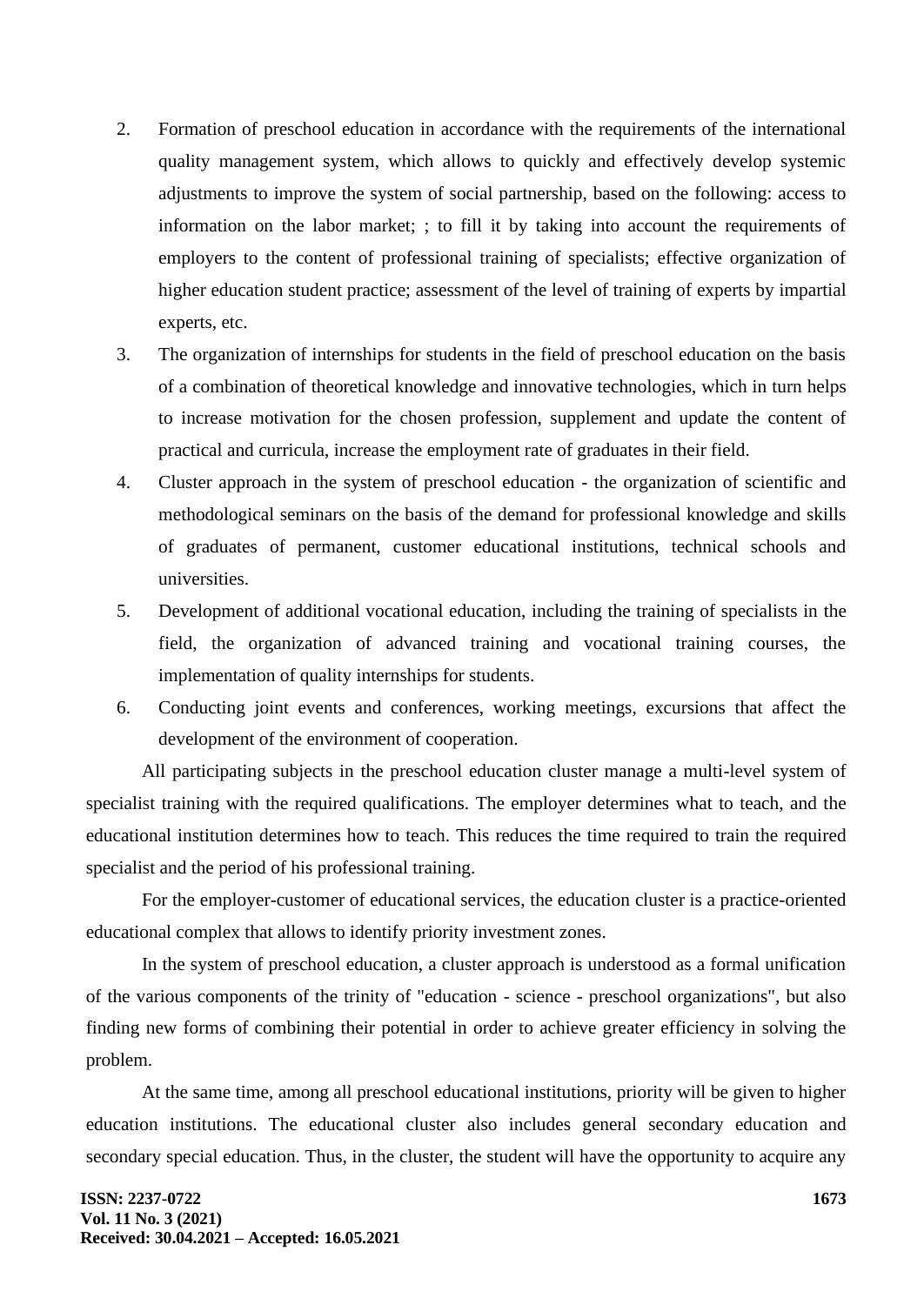skills at each stage of the educational process. Students of technical schools in the field of preschool education will have the opportunity to receive higher education on the basis of a shortened program at the expense of joint plans of universities and colleges.

The education cluster at PEO has the potential to address the challenges of continuing education. Curricula and programs developed in the framework of the creation of a system of continuous vocational training allow optimizing the formation and development of professional and educational potential throughout the human career. This expands the student's ability to create their own "individual learning trajectory." Consolidation of educational institutions into a single system allows the development of standards that harmonize the results of the same educational institution (lower level, for example, educational institutions) with others (higher level, for example, technical schools and universities). In the education cluster, all its participating entities manage a multi-level system of training a specialist with the required qualifications.

Integration in the education cluster means not only the formal integration of different components of education, science and industry, but also the discovery of new forms of combining their potential in order to be effective in solving the problem. In the context of the education cluster, there is an activation and use of the creative potential of young people in scientific and innovative areas, which leads to a change in the systemic qualities of the innovative economy: flexibility, activity, variability, stability, predictability, consistency, integrity.

In our opinion, a preschool education cluster is an interconnected system that is integrated vertically (in order to train a competent specialist) and horizontally in terms of sectoral affiliation.

We will identify the main objectives of the introduction of a cluster approach to the system of preschool education: optimization of the choice of future educators in the early stages of education; ensuring and developing continuing education; increase the competence of graduates PEO Specialists; ultimately increasing the competitiveness of the industry; person-centered learning process; ensuring that the number and qualifications of graduates meet the requirements of the PEO; increase the competitiveness of specialists at all levels of the industry; effective use of innovations in education, science and technology; reducing the duration of training in the transition from one professional level to another.

The goals are to build a multi-level integrated system of training based on the integration of educational institutions and employers PEO, which will ensure the quality of training, optimize training periods, unite graduates PEO, encourage problem-oriented, fundamental and applied research, create a flexible system of training.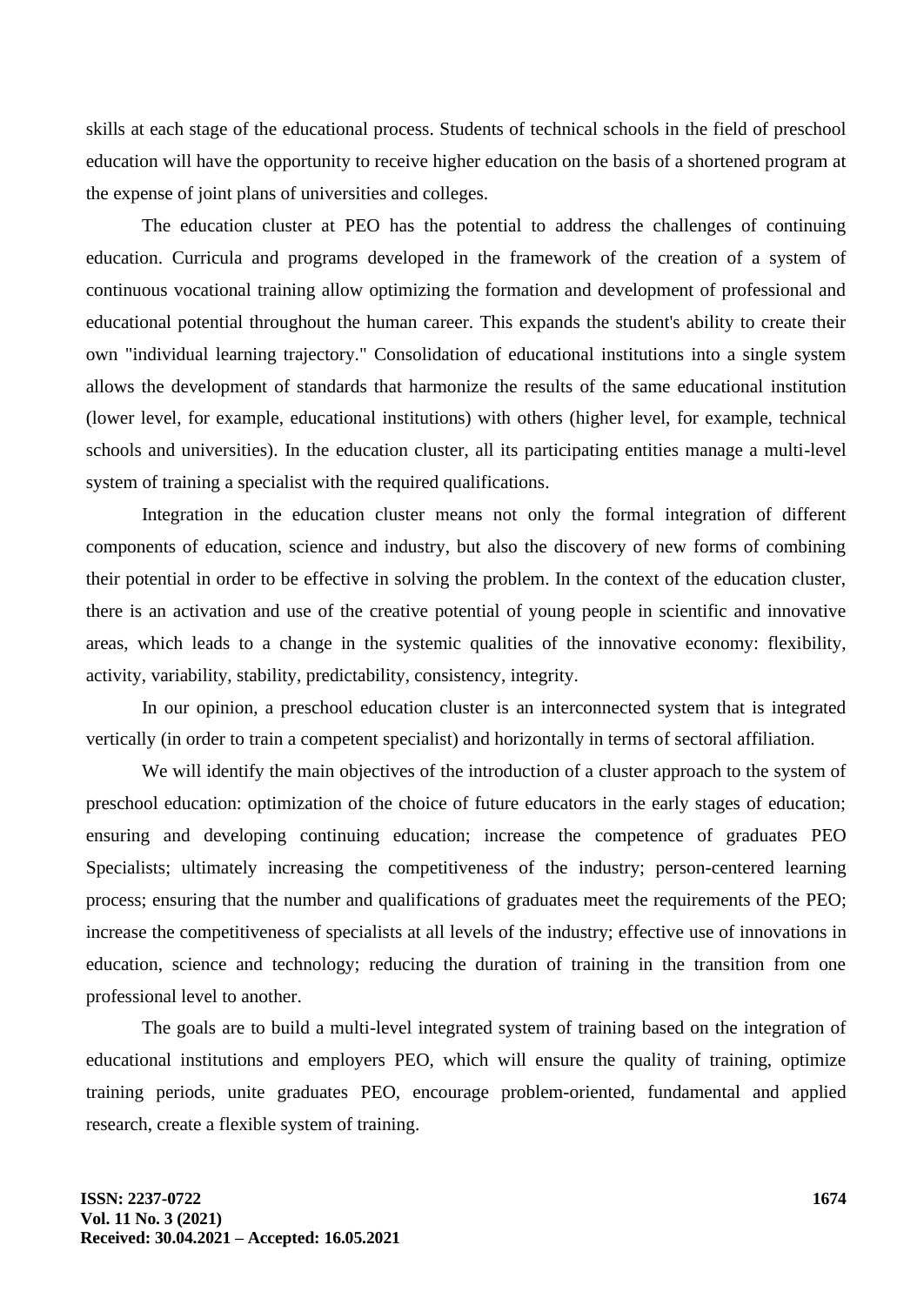The preschool education cluster is independent in the selection of PEO education programs, interrelated curricula, including areas and specialties of training for the region. Diversification of education will take into account the requirements of the regional labor market, create conditions for the training of creative, multifunctional and highly qualified specialists.

Identifying priorities in the field of PEO and proper career guidance will help solve the problem of filling the labor market with professionals trained and working in the same field, which is the right thing to do for applicants and freshmen.

The principle of independent organization of the cluster. It is known that in recent years in the country there is a shortage of highly qualified specialists in the field of preschool education. Employers note that the level of quality of training in preschool education institutions is insufficient.

As an independent system, the education cluster is able to change the external and internal conditions of its activity. The number of clusters may increase due to the factor of demand for personnel in the sectors of the economy. Today, clusters exist in the oil, chemical, construction, aerospace and other industries. The development of clusters also depends on its location, the development of the transport scheme of the region. This makes the education cluster interesting for applicants from other regions as well.

Improving the internal structure of the preschool education system, the introduction of modern technologies of education, the involvement of advanced professionals in training will lead to an improvement in the quality of training.

Systematization in the context of the education cluster: "science - business - education", "forecasting the development of preschool education - forecasting the development of pedagogical education", "human - education - profession", "government - ministry - sector - preschool education" and other systems analysis and synthesis.

The logic of the following textbooks is taken into account when designing the system of continuing preschool education: fundamental, humanities and special textbooks.

The principle of systematization is reflected in the integrity of the interdisciplinary and systematic approach to the design of the pedagogical process, the synthesis of theoretical and practical training, pedagogical and production processes, the unity of their subsystems and components.

The "education cluster" system consists of such subsystems as the "pre-school education system", the "primary education system", the "general secondary education system", the "higher education system", and the "base organizations" system, which can also be considered as separate systems.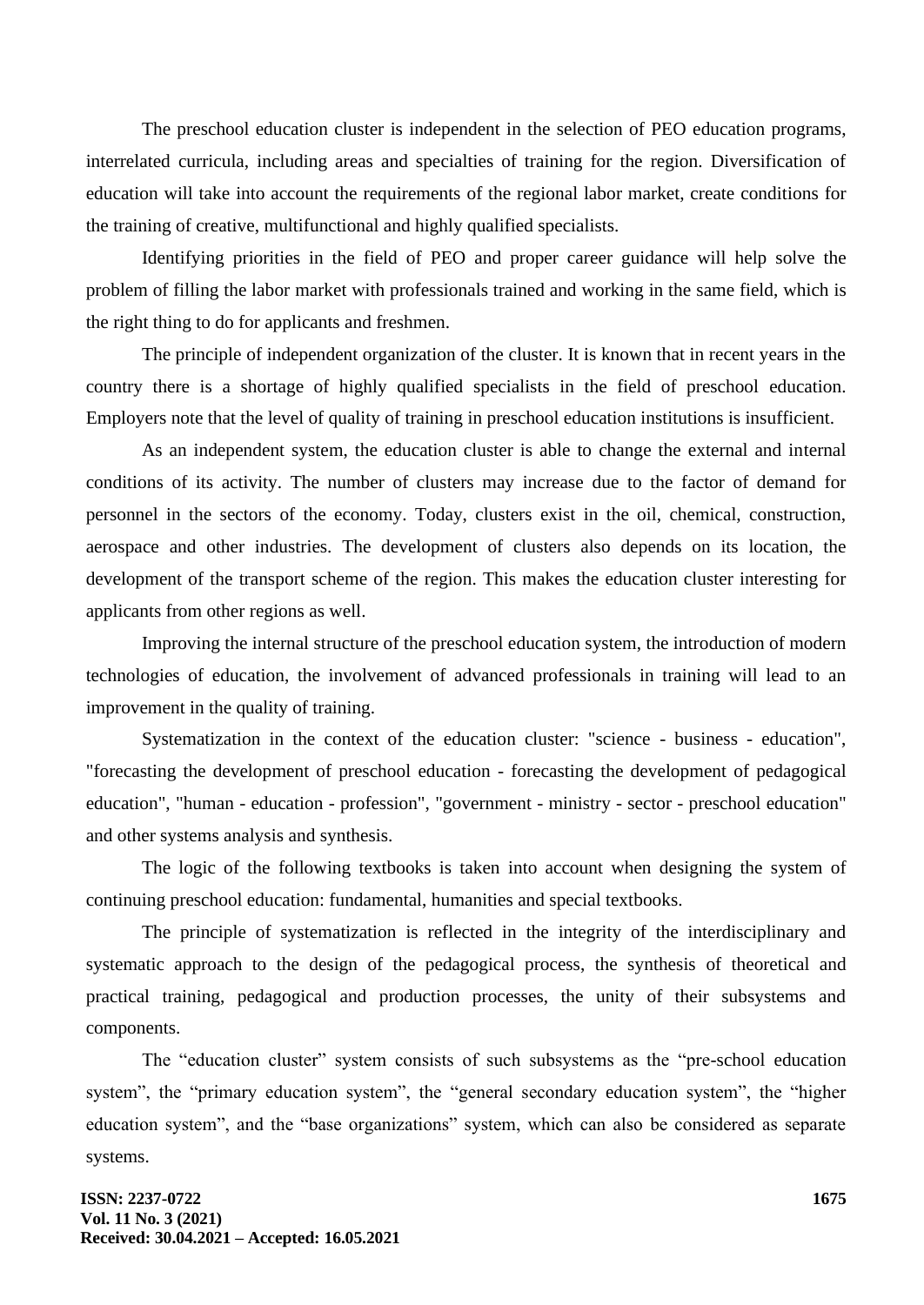The principle of system allows to establish and implement the interaction of the system of continuing education with the learning environment, to determine the laws of change and development of the components of the pedagogical process, to establish key links in the system " PEO - School - HEI pedagogical process".

Systematization ensures the integrity of the structure and interaction of individual subsystem parts of the preschool education cluster (primary, secondary, higher, additional education; general education, general technical, advanced training; theoretical and practical educational activities). This principle implies the interaction of socio-economic, scientific-technical, psychological-pedagogical commonality in all elements of production, science, technology, business and education.

The provision of continuing education based on the innovative integration of individual levels of education, the horizontal integration of educational, scientific, production structures is able to give a positive synergistic effect in the person of a competitive PEO specialist.

Preschool education organizations, PEO-related organizations may change their name during the cluster approach. The cluster interacts with the external environment.

The interaction and integration of pre-school education (primary, secondary and higher education) guarantees the opportunity for a specialist to grow in employment by improving their skills, which require less time than studying at each stage of education. In addition, there will be an opportunity to involve highly qualified educators at all stages of education.

The successful operation of an education cluster can only be achieved when a climate of trust is created among its participants, a culture of communication is formed between them, a common value system for all cluster partners, patterns of behavior and evaluation of their performance.

The emerging culture and trust environment in the cluster facilitates learning together, transferring information to each other, and pooling resources. Therefore, cluster leader leaders need to pay close attention not only to interactions within their own organizations, but also to relationships with other organizations. The resulting mutual trust and mutual understanding allows leaders to spend more time and engage in the work of their team.

In the cluster it is possible to improve the skills of staff, to improve the skills of heads and teachers of preschool organizations, to organize internships for teachers and educators in advanced PEO.

Creating learning clusters can be done in three different ways:

1. The shaping initiative emerges "from below". You have to be proactive here. Being an entrepreneur can be a university that is famous for its traditions. He is interested in improving the quality of training of specialists in demand in the labor market, their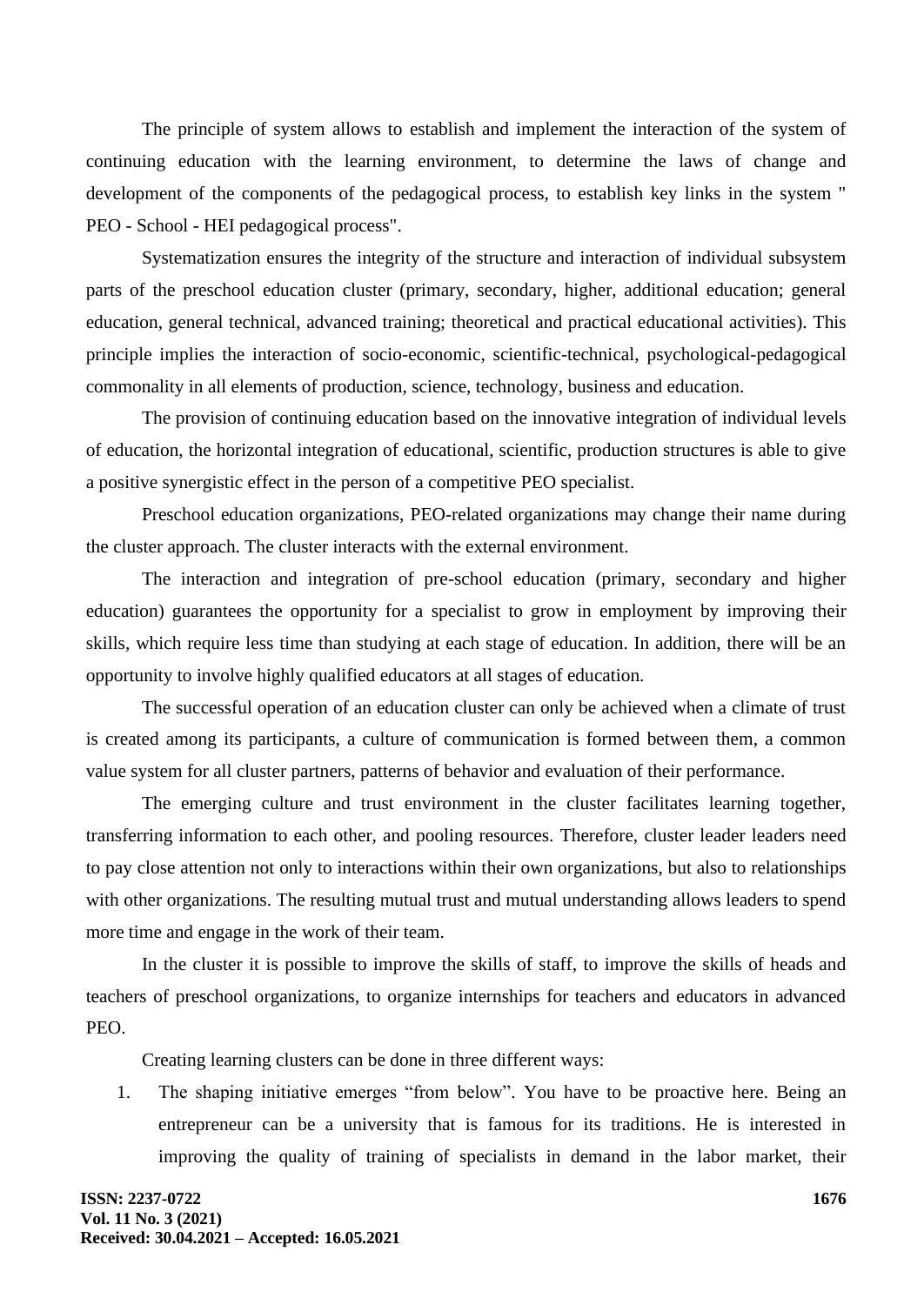employment, job growth, expansion of the base of the university laboratory and equipping it with modern equipment.

- 2. The second method is the "top" initiative. The regional administration initiates the creation of sectoral education clusters, believing that the region will be a driving force to increase the competitiveness of the education system.
- 3. "Mixed method". In this case, joint efforts to organize the cluster independently will be carried out by universities, MTT and the authorities.

The organization of clusters in our republic was carried out by the second method. Implementation of the cluster strategy, development of innovative technologies in universities and their implementation will increase the competitiveness of the country. Improving the quality of training in higher education, expanding the base of their training laboratories, increasing their prestige will increase the influx of applicants from other regions, which will lead to an increase in investment flows for the development of vocational education. Education clusters lead to an increase in the skills of the population.

The cluster approach allows preschool education organizations to use the practice and material base, the introduction of modern techniques and technologies in the educational process, and the internship of teachers in foreign countries and the most prestigious preschool organizations of the republic, and so on.

In cooperation with foreign countries, a synergistic mechanism will emerge that will lead to the growth of the development of all participants in the cluster. The synergistic effect resulting from the interaction of cluster participants leads to an increase in the skills of teachers and specialists, improving the quality and efficiency of preschool education, improving the quality of training of teachers in educational institutions.

"The basis of the cluster" are the practical base of the preschool organization, the training and laboratory base, the internship of educators, the project and network institutes of PEOs that provide the requirements for educators.

The cluster approach provides closer collaboration between cluster participants by expanding the overall labor market, technology, knowledge and access to common resources, reducing overall training costs, and shaping the synergistic effect of collaboration.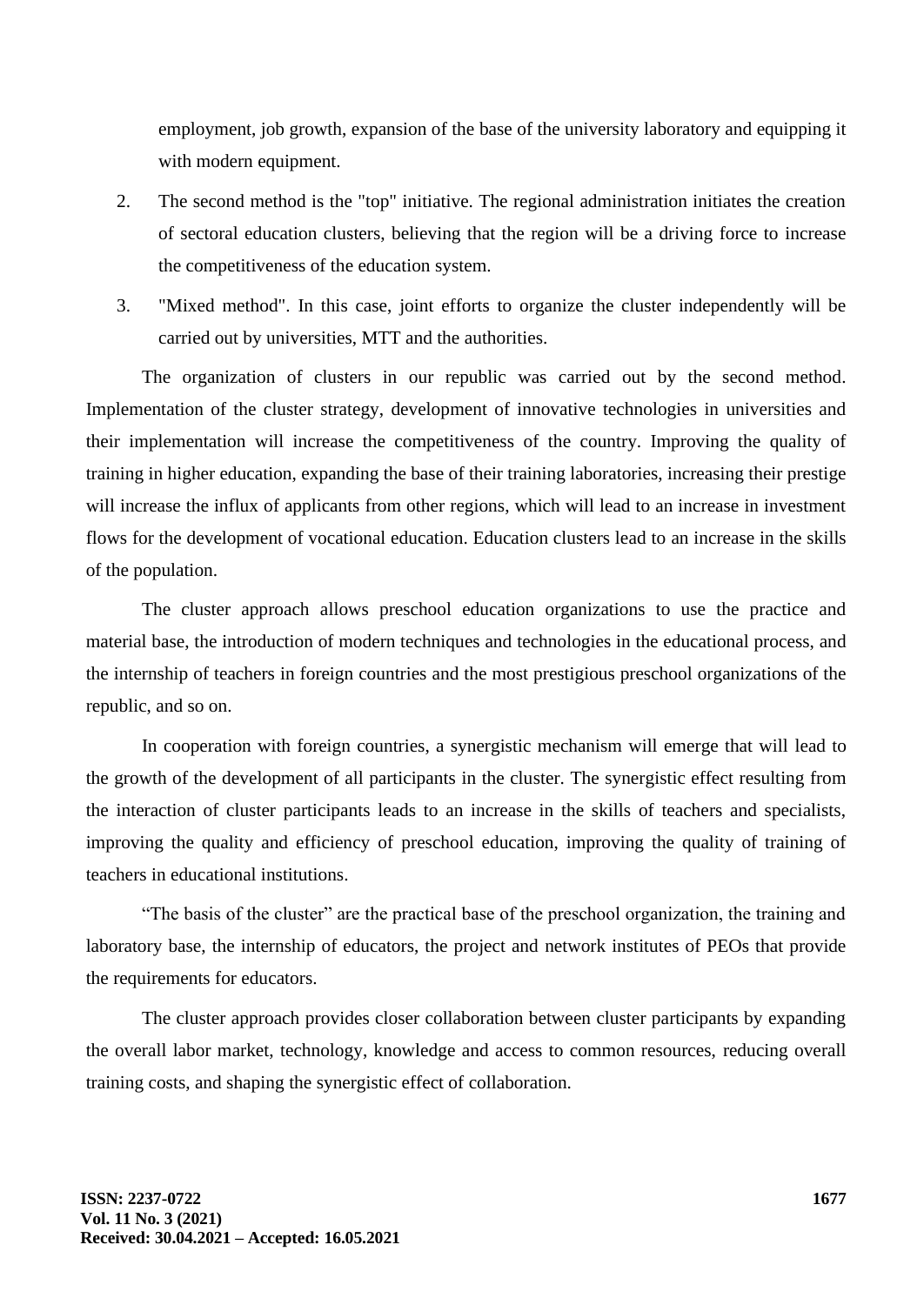#### **3. Conclusion**

Based on the proposed sequence of actions, we proposed a model of a methodological approach to the design of the education cluster.

Preparation for cluster creation begins with analysis and diagnostics of cluster formation conditions. Leading universities, which are the leaders of the future education cluster, as well as MTT and continuing education institutions, which are part of the cluster, will be identified.

To develop a cluster model, its structure, composition, level and level of interaction of each participant are determined. Leading educational, project and research organizations of the industry are identified.

The organization of the cluster should be based on the principles of pedagogical and specific features. Specific principles include:

- Absence of legal dependence, preservation of economic and legal independence;
- General strategic goal of the participants;

Yagona Unified coordination system;

- Norms adopted and shared by cluster participants;
- A single system of values, traditions, behavior, evaluation of results;
- Solidarity of cluster participants, good neighborliness.

The motivation of potential participants of the cluster will be determined. The project will identify common values, traditions, the level of education and innovation in the participating organizations. The level of qualification of scientific and pedagogical staff will be analyzed, the competitiveness of educational institutions will be determined.

The motivation of potential participants of the cluster will be the need for their operation and sustainable development, increasing investment attractiveness, long-term and strong cooperation on mutually beneficial terms.

The opportunity for innovative development, sustainable and sustainable development is an important motivating factor for cluster participants.

#### **References**

Lapygin, D.Yu. Contours of the regional educational cluster. D.Yu. Lapygin, G.A. Koretsky. *Electronic journal "Economy of the region".* 2007, 18. http://journal.vlsu.ru

Vinokurova M.V. *Cluster approach to increasing the competitiveness of the region. Abstract of thesis.* Dis…. Cand. econom. Science. - Irkutsk, 2007, - 2.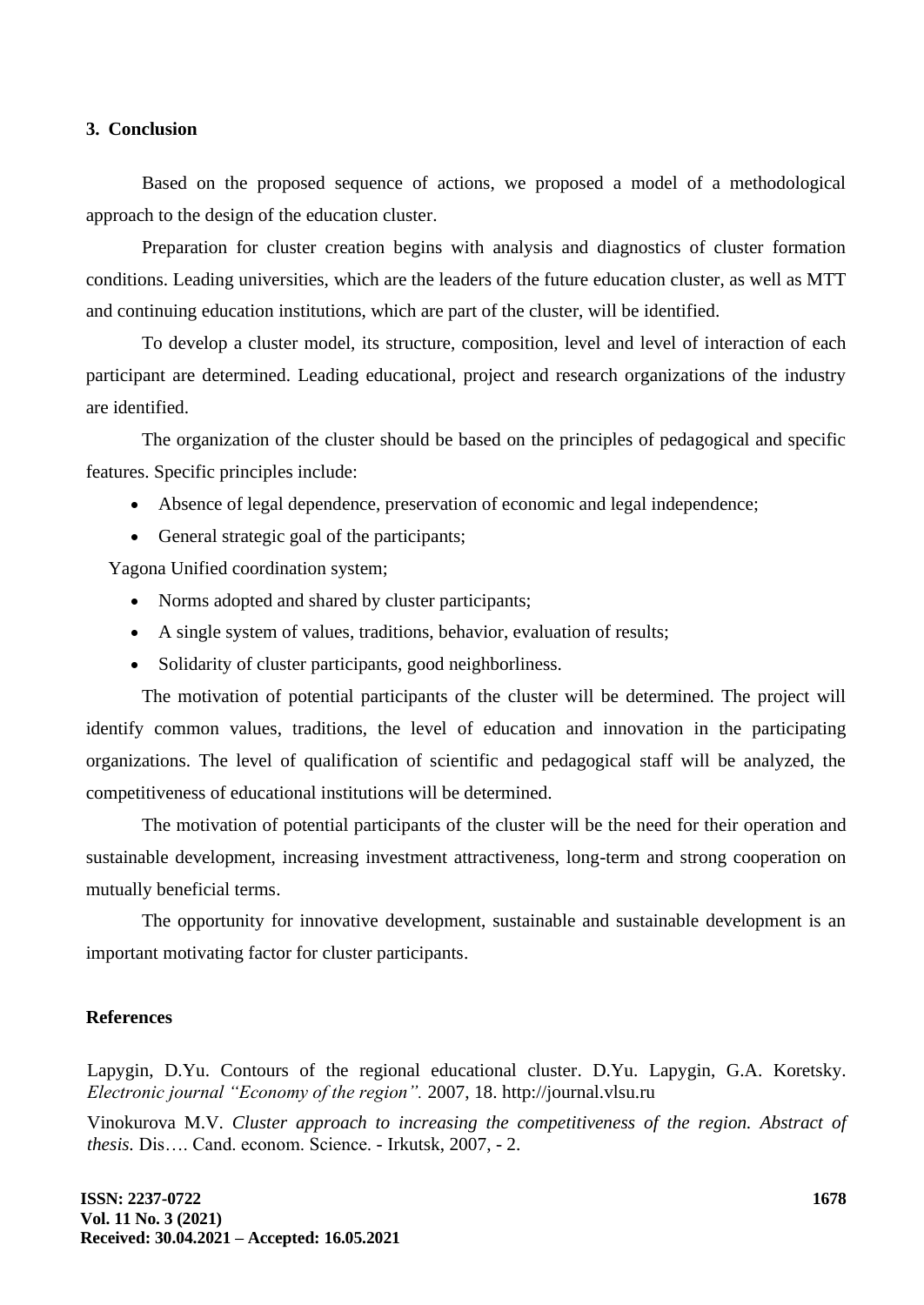Gromyko, Yu.V. What are clusters and how to create them? *Almanac "East".* 2007, Issue 1. http://www.situation.ru/app/j\_artp\_1178.htm

Formation of the vocational education system - educational cluster of the Republic of Tatarstan. *Materials of the website of the Ministry of Education and Science of the Republic of Tatarstan.* www.tatedu.ru

Shlenova, M.Yu. *Management of the use of the creative potential of youth in the scientific and innovative sphere:* Author's abstract. Diss. ... Cand. econom. Sciences: 08.00.05., Moscow, 2009, 24.

Evenko, L.I. *System analysis - the essence and foundations of the methodology.* USA: Modern management methods. - Moscow: Nauka, 1971.

Ivanenko, L.V. (2008). *Regional management based on the concept of a mega-cluster organization. Abstract of thesis.* Dis…. D-raekon. Science. M., 40.

Ilyin, G. Pedagogical problems of modern domestic higher education. *Higher school bulletin,* 2005, 11, 35 - 41.

Ilyina, T.A. Structural and systematic approach to the organization of training. Issue 2nd / T.A. Ilyin. - M: Knowledge, 1972 - 72.

Ioshimoto K., Kosugi R. Careers of college graduates - mass and diversification. Social and Humanities. *Domestic and foreign literature. Abstract journal. Series 8.* 1995. 113-117.

Karezin V. Where can a young specialist go? *Personnel Management.* 2000, No. 2, 63-64.

Dzhuraev R.Kh. The system of comprehensive assessment of the quality of education of a specialist. *Higher education.* 2005. No. 2. 72-78.

Djuraev R.X., Turgunov S.T. *Education management.* - T, "Voris-Nashriyot", 2012. - 167 p.

Total Quality Management – *Total quality management. –*Magazine "Director-Ivanovo", № 1-2 (120-121), январь-февраль 2011 г.

Quality management systems — *Guidelines for the application of ISO 9001:2000 in education.– CJSC Technormative* 2007.

Musurmanova A. Issues of strengthening the family institutions in Uzbekistan: Theory and practice. *Academicia: An International Multidisciplinary Research Journal.* 2018. Т. 8. 10. С. 4-11.

Sharipova DD, Musurmanova O., Tairova M. *Health of the future generation is in your hands.* Tashkent: Fanvatehnologiya. - 2011.

Musurmanova O. *Spirituality, values and education of youth.* T: Ukituvchi. 2000.

Karabaevna Z., Xamroevich R., Musurmanova A. Improving the competence of future vocational education teachers based on modular-rating education. *International Journal of Engineering and Advanced Technology.* 2019. T. 9. No. 1. S. 6903-6906.

Musurmanova OM Improving the pedagogical competence of the subjects of the educational process in the field of pedagogical management. *Actual problems of the humanities and natural sciences. -* 2018. - No. 3. - S. 92-95.

Aynisa M. Improving the mechanisms of interaction between family institutions and educational institutions in the development of spiritual culture of adolescents at social and right risk groups. *Bulletin of Science and Education.* 2018. - T2. No. 2 (38).